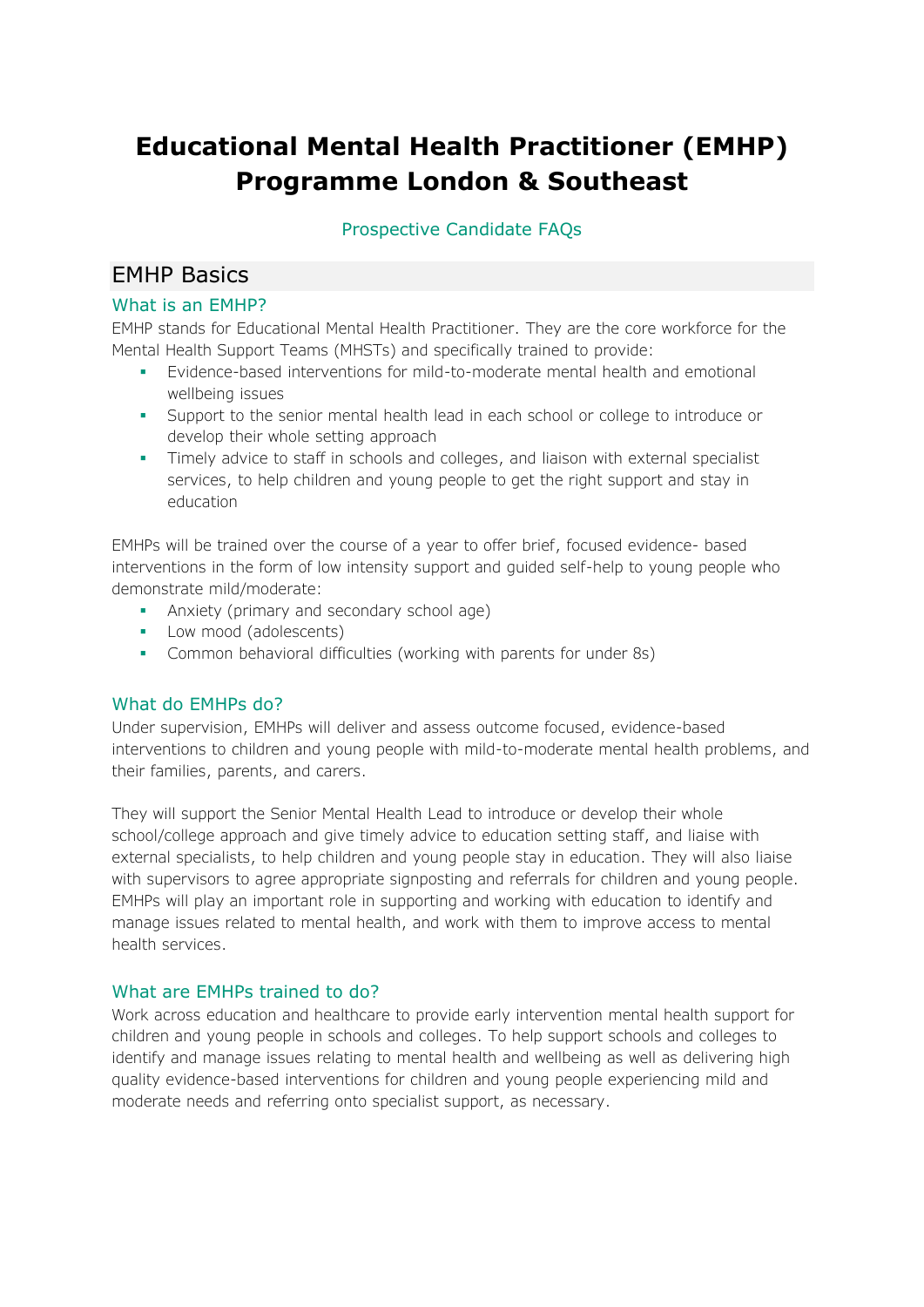#### Where do EMHPs work?

The delivery of the programme will be provided through a combination of taught days at the Anna Freud Centre, independent self-directed study days, as well as through working directly with children, young people, parents/carers in educational settings. This could include primary, secondary, and all-through schools, Further Education and 6th Form colleges, special schools, alternative provision, pupil referral units, virtual schools, home education or hospital schools.

### Who do EMHPs work with?

You will work within a Mental Health Support Team (MHST), designed to help meet the mental health needs of children and young people aged between five and 18. The teams work in primary, secondary and further education settings and consist of:

- **•** a team of EMHPs (usually four)
- higher-level therapists and senior staff, some of whom will undertake specific training to act as EMHP supervisors
- **•** a service lead or team manager, who may manage more than one MHST across a regional area
- **•** administrative support

You will be supervised throughout your training year and beyond. You will be supported by experienced staff members who have undertaken EMHP supervision training.

#### When do I start my practice as an EHMP?

Following the initial period of block teaching, it is anticipated you will then start preparing for practice, under supervision, with your new service at your allocated location. Your direct work with children and young people will commence shortly after this. It is suggested that you begin your practice with small caseloads before building your caseloads size as you progress in competence and confidence.

# EMHP Recruitment

#### How do I apply to be an EMHP?

To apply for an EMHP trainee post, prospective candidates must follow a dual-application process. Candidates will need to apply for a role within one of the recruiting services and for the University training course at either UCL or KCL, depending on that service's allocation to a particular university. Trainees will not be accepted onto the training programme if they have only applied to the job or the university course.

EMHPs will be recruited and employed by either an NHS, voluntary or third sector service involved in provided mental health provision to children and young people.

Services will release job adverts at different times – we recommend that interested candidates set up job alerts for terms such as

- 'Mental Health Practitioner'
- 'EMHP'
- 'Children and Young People'

Details on how to apply for the university course will be embedded into the job adverts.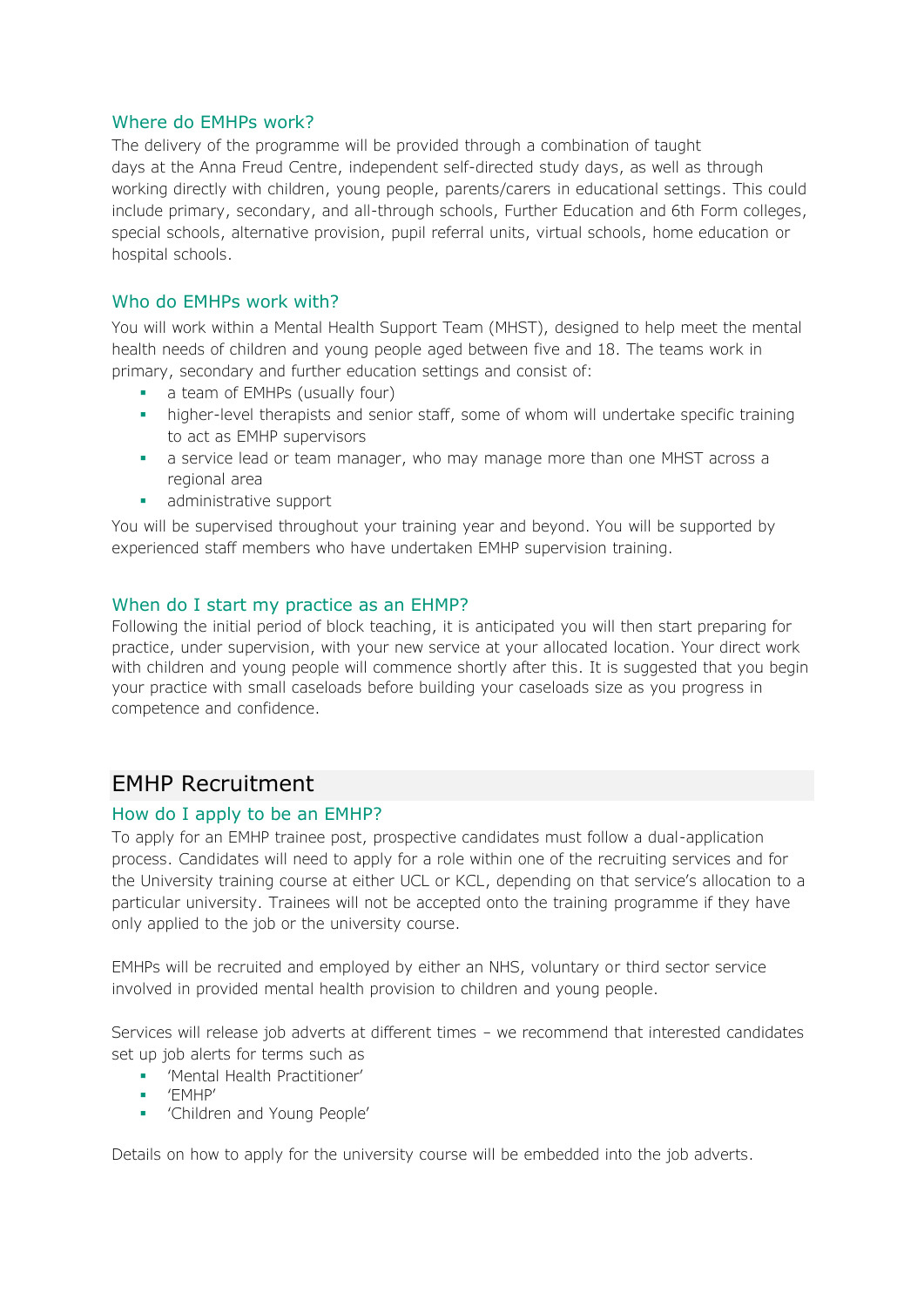#### Can I apply if I live outside of the UK?

No. The university course requires students with Home Fee status (pre-settlement status or permanent residency). The course will not arrange student visa.

#### What experience will candidates need?

Each service will have specific requirements for their roles – Please pay particular attention to the person specification of the role you are applying for.

#### What qualifications will candidates need?

Both UCL and KCL request the following in relation to the EMHP training programme:

- A minimum of a second-class bachelor's degree (2:1 or 2:2) from a UK university or an overseas qualification of an equivalent standard is required (in any academic subject).
- Evidence of prior experience working with children and young people is preferred.
- If your education has not been conducted in the English language, you will be expected to demonstrate evidence of an adequate level of English proficiency. The English language requirement for this programme is: Good.
- **•** The course requires students with Home Fee status.

# Can candidates still apply if they haven't yet finished their degree, by demonstrating a predicted degree award?

Candidates will need to have passed their degree when they are appointed to the role – by showing their degree certificate or a letter demonstrating that their degree award is pending. Candidates will not be accepted based on predictions alone.

Please also note that candidates will not be able to access this training with KCL or UCL if they are already enrolled on another Higher Education Institution (HEI) course.

#### How can candidates receive information about recruitment?

Candidates can express their interest in the EMHP role by filling in [this form.](http://eepurl.com/g-nfrX) We aim to alert this mailing list to job adverts as they come out (but this is not always possible). We strongly recommend candidates also check via search engines up to five months prior to the course start date.

#### How many EMHPs will be recruited?

This will vary from year to year depending on demand but usually each service advertises for 4-8 EMHPs. In previous years, EMHP trainee cohorts have had between 30-50 students each at KCL or UCL in London & Southeast.

#### Do candidates need to apply to UCL/KCL more than once?

Only one candidate application is needed per university. Many candidates will apply for various EMHP trainee roles within an application cycle that may be aligned with the same or different universities. Candidates should apply to the university required by the job adverts, but repeated applications to one university is not necessary.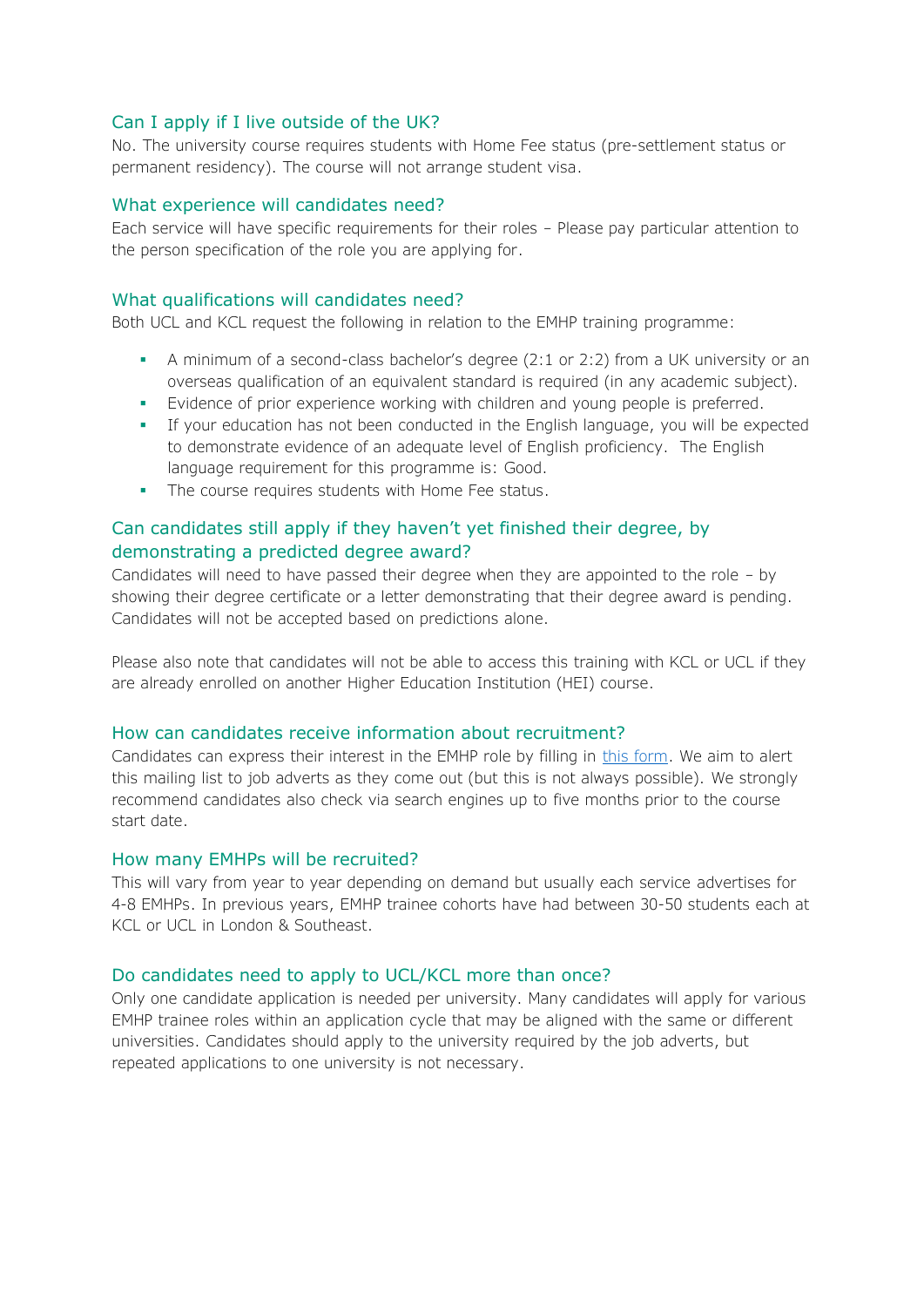# EMHP Training

### Who will I be employed with for the duration of the contract?

Your contract will be with the local employer within your agreed locality and service.

#### Do I have to pay the course fees or get a student loan?

No, the course fees and your salary are paid by Health Education England.

#### How is the role split between in-service work and University led teaching?

The teaching is divided into three terms. For the first and second term, teaching will be delivered with a mixture of online and face-to-face delivery. Teaching will be held on three days per week during term 1. Practice Tutor groups will be held once a week in person at the Centre. During term 2, there are two teaching days per week. In the third term, Practice Tutor groups will continue to meet once a week. The remaining days are spent working within the service.

#### Will training continue over the summer holidays and half term?

As with other university led teaching, the training aspect of the EMHP programme will not take place during university holidays. As a result, EMHPs will be based within their service full time over this period to allow them to put their skills into practice and see their own caseload (under close supervision). Trainees should not take annual leave during term time.

#### What does the EMHP training curriculum look like?

Training will be delivered as part of lectures, seminars, and skills sessions; allowing EMHPs to put the skills they have learnt into practice as part of role plays and group discussions. Over the course of the year, training will focus on:

- 1. Fundamental Skills: CYP Mental Health Settings: Context and Values
- 2. Fundamental Skills: Assessment and Engagement
- 3. Evidence Based Interventions: Theory and Skills
- 4. Working, engaging, and assessing in educational settings
- 5. Common problems and processes in educational settings
- 6. Interventions for emerging mental health difficulties in educational settings

#### What is meant by the term 'guided self-help'?

- **•** EMHPs will not be expected to treat young people. 'Treatment' implies an obligation to cure which is not the model for this programme. Instead, young people will be guided by their EMHP, through a course of self-help and self-management.
- **•** Focus should be on working collaboratively with young people and their families towards a model of self-help.
- Goal setting and monitoring will not just be specific to the young person but will incorporate their support 'team'.

#### Can candidates do the course part time?

No, the EMHP course is full-time only (teaching and service-based casework).